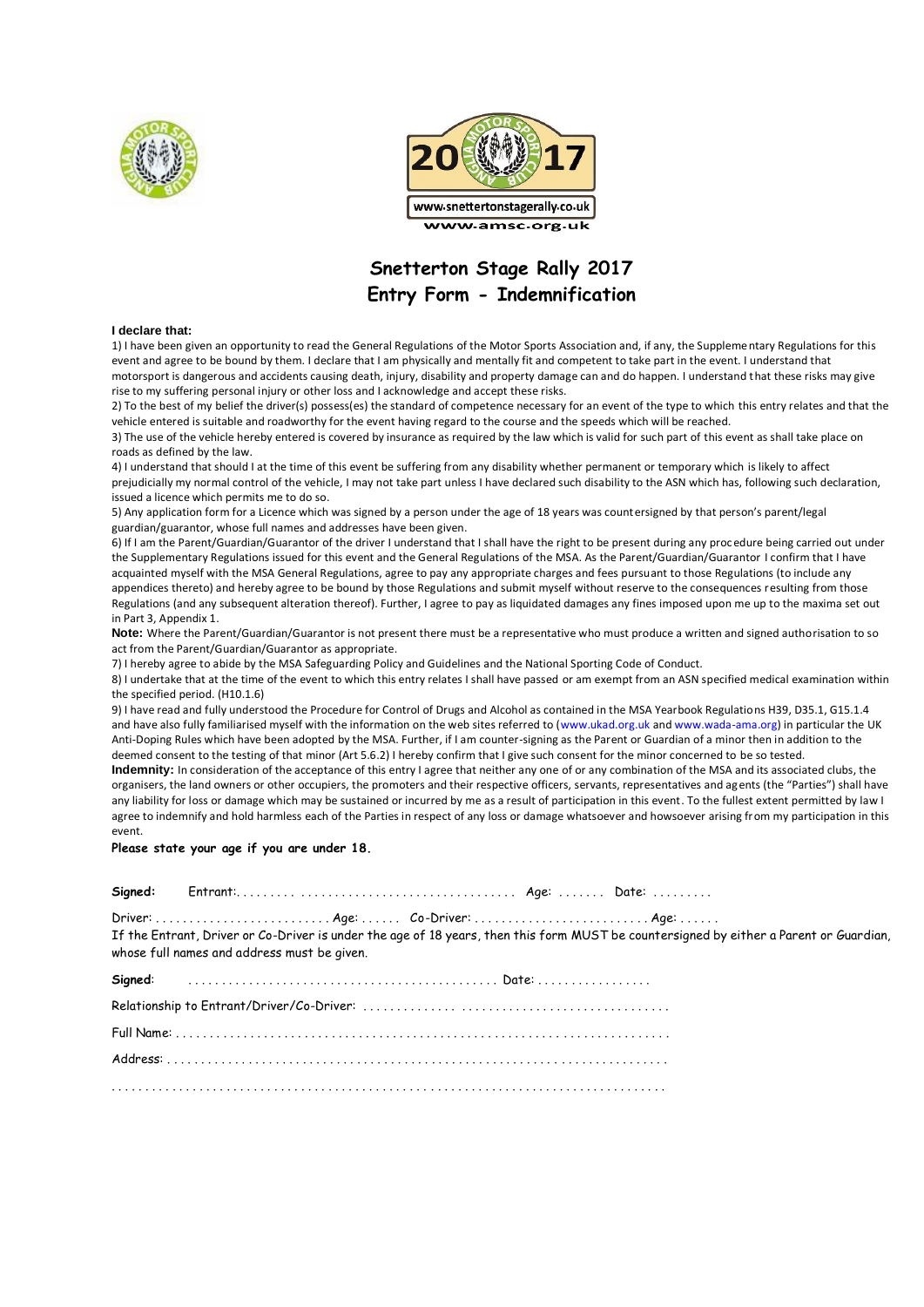### **Snetterton Stage Rally 2017**

**19th February 2017**

# **Entry Form**

Held under the General Regulations of The Motor Sport Association (incorporating the provisions of the International Sporting Code of the F.I.A.) and the Supplementary Regulations.

| <b>ENTRANT/Sponsor:</b>                                                                                               |                                                                                                    |                             |                                 |                          |                        | <b>Entrant Licence No:</b>                                                                                 |
|-----------------------------------------------------------------------------------------------------------------------|----------------------------------------------------------------------------------------------------|-----------------------------|---------------------------------|--------------------------|------------------------|------------------------------------------------------------------------------------------------------------|
| <b>Crew Details:</b>                                                                                                  |                                                                                                    | Driver                      |                                 |                          | Co-Driver              |                                                                                                            |
| Name:                                                                                                                 |                                                                                                    |                             |                                 |                          |                        |                                                                                                            |
| Address:                                                                                                              |                                                                                                    |                             |                                 |                          |                        |                                                                                                            |
|                                                                                                                       |                                                                                                    |                             |                                 |                          |                        |                                                                                                            |
| Postcode:                                                                                                             |                                                                                                    |                             |                                 |                          |                        |                                                                                                            |
| Home Tel No:                                                                                                          |                                                                                                    |                             |                                 |                          |                        |                                                                                                            |
| Mobile Tel No:                                                                                                        |                                                                                                    |                             |                                 |                          |                        |                                                                                                            |
| $E$ -mail:                                                                                                            |                                                                                                    |                             |                                 |                          |                        |                                                                                                            |
| Club:                                                                                                                 |                                                                                                    |                             |                                 |                          |                        |                                                                                                            |
| <b>MSA Licence No:</b>                                                                                                |                                                                                                    |                             |                                 |                          |                        |                                                                                                            |
| Championships:                                                                                                        | *Jelfmotorsport;                                                                                   | *Motorsport News Circuit    |                                 | *Jelfmotorsport;         |                        | *Motorsport News Circuit                                                                                   |
| Age if under 18:                                                                                                      |                                                                                                    |                             |                                 |                          |                        |                                                                                                            |
| Parent/Guardian:                                                                                                      |                                                                                                    |                             |                                 |                          |                        |                                                                                                            |
| Next of Kin:                                                                                                          |                                                                                                    |                             |                                 |                          |                        |                                                                                                            |
| Relationship:                                                                                                         |                                                                                                    |                             |                                 |                          |                        |                                                                                                            |
| Tel. No:                                                                                                              |                                                                                                    |                             |                                 |                          |                        |                                                                                                            |
| At the event?                                                                                                         |                                                                                                    | Yes / No*                   |                                 |                          | Yes / No *             |                                                                                                            |
| Vehicle Details:                                                                                                      |                                                                                                    |                             |                                 |                          |                        |                                                                                                            |
| Make:                                                                                                                 |                                                                                                    |                             |                                 | Cubic Capacity:          |                        | <b>CC</b>                                                                                                  |
| Model:                                                                                                                |                                                                                                    |                             |                                 | Class Entered *:         |                        | ABCDE                                                                                                      |
| Colour:                                                                                                               |                                                                                                    |                             |                                 | Forced Induction/Rotary: |                        | Yes / No *                                                                                                 |
| Reg. Number:                                                                                                          |                                                                                                    |                             | Four Wheel Drive:               |                          | Yes / No *             |                                                                                                            |
| Year                                                                                                                  |                                                                                                    |                             | In-Car camera fitted:           |                          |                        | Yes / No *                                                                                                 |
| <b>Information:</b>                                                                                                   |                                                                                                    |                             |                                 |                          |                        |                                                                                                            |
| Correspondence to:                                                                                                    |                                                                                                    |                             |                                 | Driver / Co-Driver *     |                        |                                                                                                            |
| Preferred Scrutineering:                                                                                              |                                                                                                    |                             |                                 | Saturday: Yes / No *     |                        | Sunday am: Yes/No*                                                                                         |
| <b>Entry Fees:</b>                                                                                                    |                                                                                                    |                             |                                 | * delete as appropriate  |                        |                                                                                                            |
| Please make cheques payable to: Cambridge Car Club Ltd.                                                               |                                                                                                    |                             |                                 |                          |                        |                                                                                                            |
| Snetterton Stage Rally:                                                                                               |                                                                                                    |                             | All Classes: £260;<br>£         |                          |                        |                                                                                                            |
| Donation for Marshal's Draw                                                                                           |                                                                                                    |                             | suggested amount £5<br>£<br>£50 |                          |                        |                                                                                                            |
| Snetterton Garage (10 available on a FIRST COME basis)<br>Local AMSC Cliub Membership (12 months) (Driver/Co-Driver)* |                                                                                                    |                             | £10 each                        | £<br>£                   |                        |                                                                                                            |
|                                                                                                                       |                                                                                                    |                             |                                 |                          | <b>Total Enclosed:</b> |                                                                                                            |
|                                                                                                                       | Please send the completed entry form with appropriate fees, commentary and seeding information to: |                             |                                 |                          |                        |                                                                                                            |
| <b>Stanley Graham</b>                                                                                                 |                                                                                                    |                             |                                 |                          |                        |                                                                                                            |
| 34, Rye Grass Way                                                                                                     |                                                                                                    |                             |                                 |                          |                        | iformation collected in this form will be stored on a                                                      |
| <b>Braintree</b>                                                                                                      | HAVE YOU COMPLETED THE SEEDING                                                                     |                             |                                 |                          |                        | mputer in accordance with the provisions of the Data<br>otection Act. However, competitors should be aware |
| <b>ESSEX</b>                                                                                                          |                                                                                                    | & SPECTATOR INFORMATION AND |                                 |                          |                        | at their personal details may be displayed on web                                                          |
| <b>CM7 1GL</b>                                                                                                        | <b>SIGNED THE INDEMNITY OVERLEAF?</b> as a boart of the results.                                   |                             |                                 |                          |                        |                                                                                                            |

**SIGNED THE INDEMNITY OVERLEAF?**

 $^\prime\,$  ised media as part of the results.